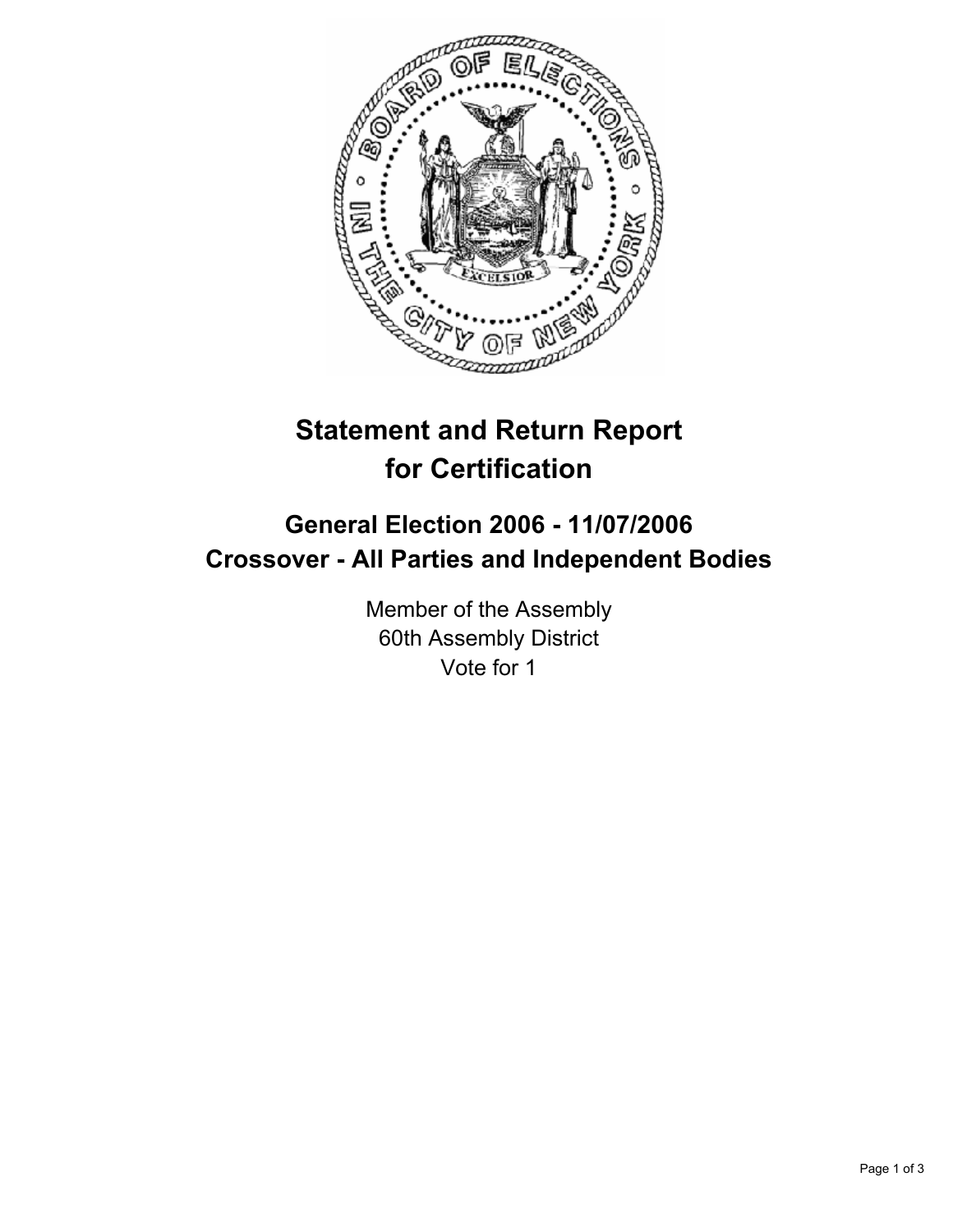

## **Kings County**

| PUBLIC COUNTER                           | 8,673 |
|------------------------------------------|-------|
| <b>EMERGENCY</b>                         | 34    |
| ABSENTEE/MILITARY                        | 214   |
| AFFIDAVIT                                | 149   |
| <b>Total Ballots</b>                     | 9,105 |
| ANTHONY C XANTHAKIS (REPUBLICAN)         | 2,930 |
| D JANELE HYER-SPENCER (DEMOCRATIC)       | 4,106 |
| D JANELE HYER-SPENCER (INDEPENDENCE)     | 152   |
| ANTHONY C XANTHAKIS (CONSERVATIVE)       | 571   |
| D JANELE HYER-SPENCER (WORKING FAMILIES) | 325   |
| <b>Total Votes</b>                       | 8,084 |
| Unrecorded                               | 1.021 |

### **Richmond County**

| PUBLIC COUNTER                           | 14,691 |
|------------------------------------------|--------|
| <b>EMERGENCY</b>                         | 0      |
| ABSENTEE/MILITARY                        | 594    |
| <b>AFFIDAVIT</b>                         | 156    |
| <b>Total Ballots</b>                     | 15,467 |
| ANTHONY C XANTHAKIS (REPUBLICAN)         | 6,242  |
| D JANELE HYER-SPENCER (DEMOCRATIC)       | 6,060  |
| D JANELE HYER-SPENCER (INDEPENDENCE)     | 336    |
| ANTHONY C XANTHAKIS (CONSERVATIVE)       | 862    |
| D JANELE HYER-SPENCER (WORKING FAMILIES) | 373    |
| JOSEPH CAMMARATA (WRITE-IN)              |        |
| <b>Total Votes</b>                       | 13,874 |
| Unrecorded                               | 1.593  |